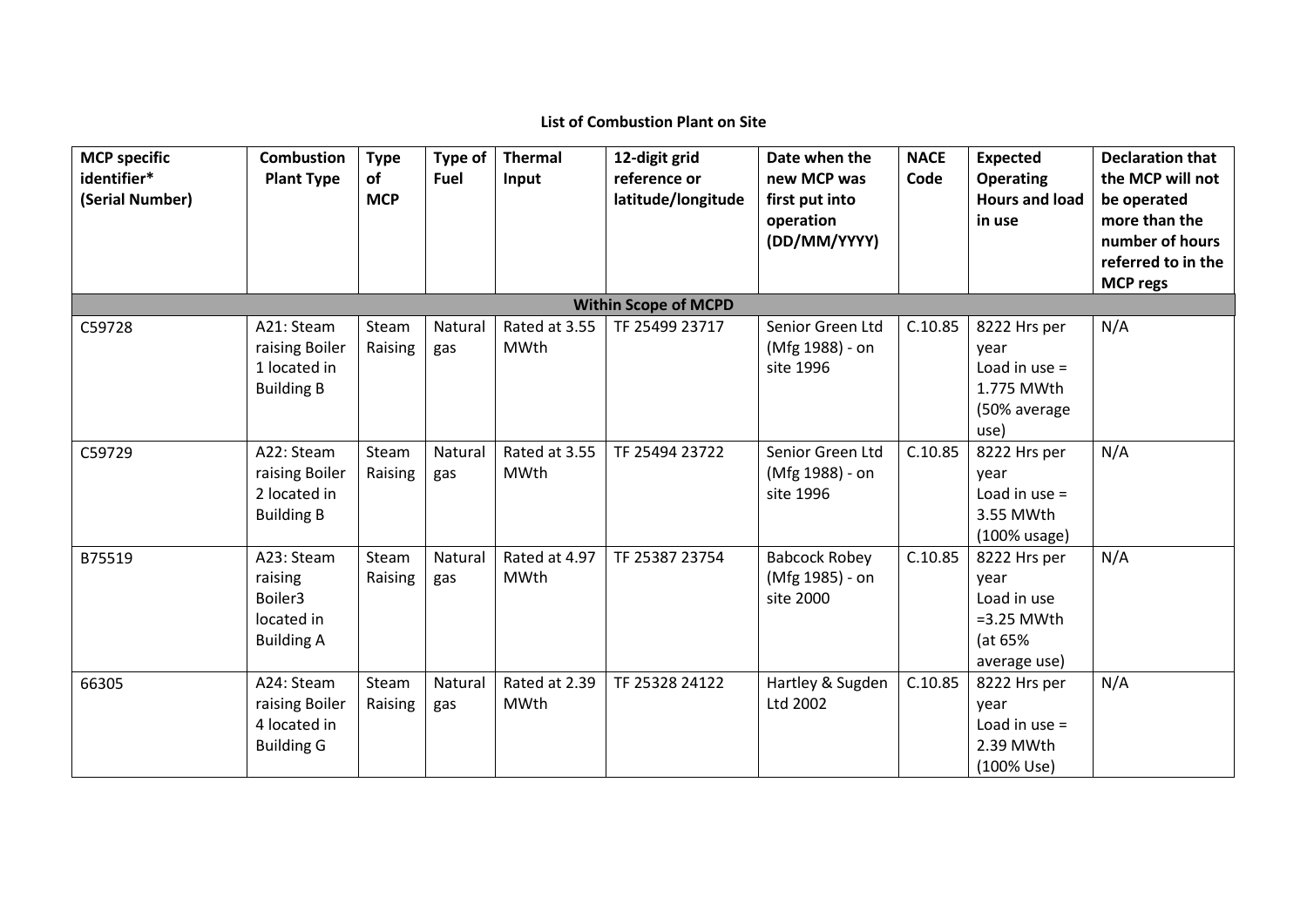| 66306                                                                           | A24: Steam<br>raising Boiler<br>5 located in<br><b>Building G</b>                          | Steam<br>Raising               | Natural<br>gas | Rated at 2.39<br><b>MWth</b>                                                                                                     | TF 25328 24122               | Hartley & Sugden<br>Ltd 2002      | C.10.85 | 8222 Hrs per<br>year<br>Load in use $=$<br>2.39 MWth                                                                                                                               | N/A |
|---------------------------------------------------------------------------------|--------------------------------------------------------------------------------------------|--------------------------------|----------------|----------------------------------------------------------------------------------------------------------------------------------|------------------------------|-----------------------------------|---------|------------------------------------------------------------------------------------------------------------------------------------------------------------------------------------|-----|
|                                                                                 |                                                                                            |                                |                |                                                                                                                                  | <b>Outside Scope of MCPD</b> |                                   |         | (100% Use)                                                                                                                                                                         |     |
| Make and Model:<br><b>Cummins NT855-G6</b><br><b>Serial Number:</b><br>11851286 | A9:<br>Emergency<br>diesel<br>generator,<br>located at<br>the rear of<br><b>Building A</b> | <b>Diesel</b><br>Engine        | <b>Diesel</b>  | 0.26 MWth.<br><b>Ref to</b><br>document:<br>B2.502<br><b>Thermal</b><br>Input<br>Calculation<br>for Standby<br><b>Generators</b> | TF 25400 23683               | 2000 (exact date<br>is not known) | C.10.85 | Is on standby<br>and only runs<br>for 20 minutes<br>every quarter<br>whilst it is<br>being tested,<br>as part of a<br>PPM.<br><b>Maximum</b><br>hours it has<br>run for is 85      | N/A |
| N/A                                                                             | A11:<br>Emergency<br>diesel<br>generator,<br>located at<br>the rear<br>of Building C       | <b>Diesel</b><br><b>Engine</b> | <b>Diesel</b>  | N/A                                                                                                                              | TF 25564 23941               | N/A                               | H.52.1  | This generator<br>is not currently<br>in use for<br>production.<br>The generator<br>is however still<br>connected to<br>the mains. It is<br>classified as<br>redundant by<br>site. | N/A |
| Make and Model:<br><b>Cummins N734 -16-</b><br>220                              | A20:<br>Emergency<br>diesel                                                                | <b>Diesel</b><br>Engine        | <b>Diesel</b>  | 0.26 MWth.<br><b>Ref to</b><br>document:<br>B2.502                                                                               | TF 25459 24157               | 1978 (exact date<br>is not know)  | H.52.2  | Is on standby<br>and only runs<br>for 20 minutes<br>every quarter                                                                                                                  | N.A |